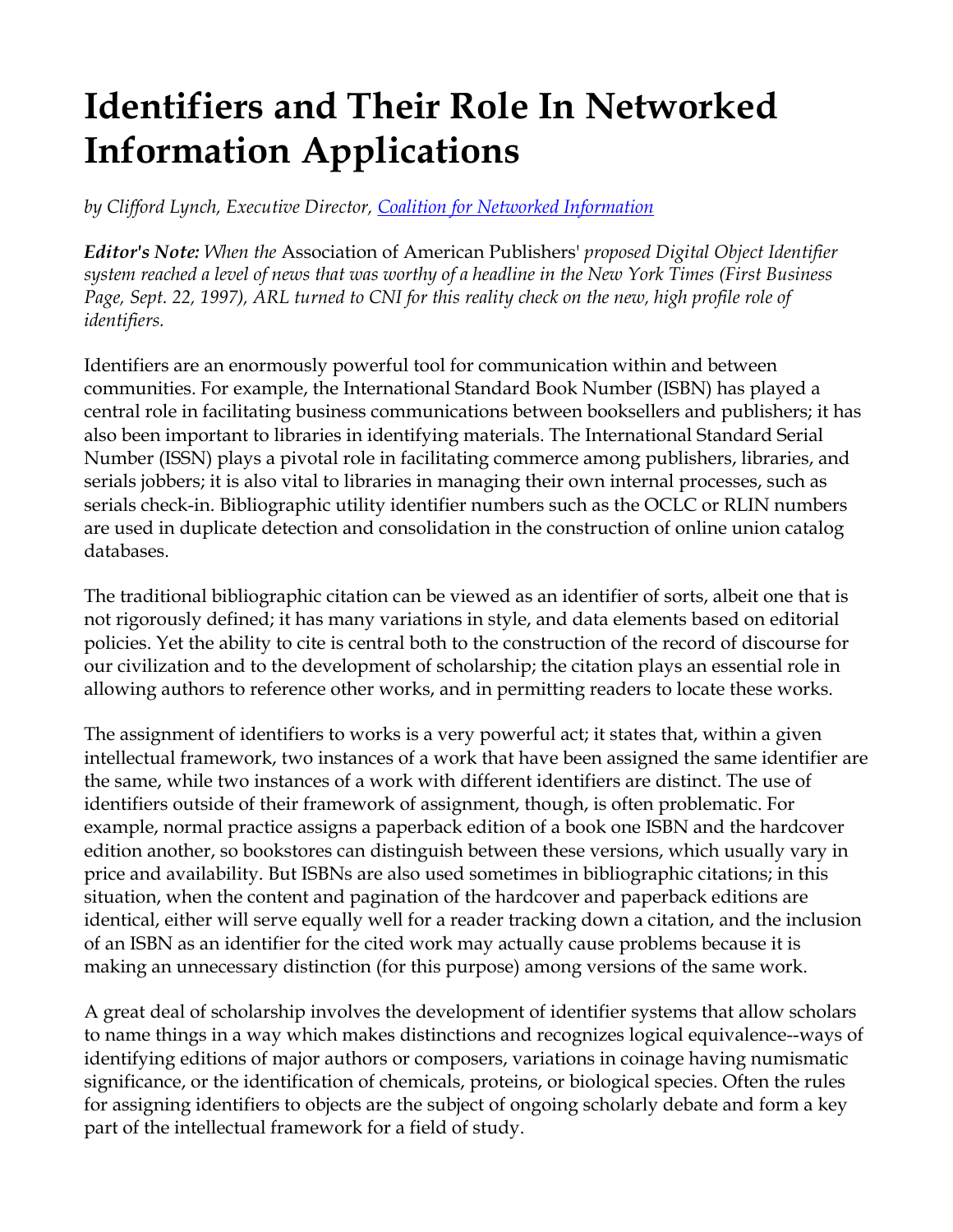Identifiers take on a new significance in the networked environment. To the extent that a computational process can allow a user to move from the occurrence of an identifier to accessing the object being identified, identifiers become actionable. For example, in the World Wide Web links can be constructed between the entries in an article's bibliography and digital versions of the cited works, links that can be traversed with a mouse-click. The significance of making a citation actionable is so great that it has been the subject of several recent lawsuits- for example, the litigation between Microsoft and Ticketmaster about the inclusion of links to Ticketmaster's web pages in Microsoft's web service over Ticketmaster's objections, which remains pending as of this writing. Another interesting case involved a service on the Web called Totalnews, which included citations and offered access to many other services, "framed" by the Totalnews service. The case was recently settled out of court and failed to establish a precedent.

If one translates these practices under legal challenge, particularly in the Microsoft v. Ticketmaster case, into analogous practices in the print world, one can view this litigation as questioning whether one author remains free to cite the work of another without permission- which is certainly a well established practice in print, and a profoundly important right to lose in the networked environment. Of course, this is just one interpretation of the Microsoft v. Ticketmaster case--it is complicated by a number of commercial factors. Yet it helps to illustrate what is at stake in establishing identifier systems, the control of the use of identifiers, and the practices surrounding them.

In the networked information environment, we have recently seen the emergence of a number of important new identifiers, some of which are relatively mature, and others that are still under development. The remainder of this article briefly discusses a number of these identifiers.

## **URLs and URNs**

Uniform Resource Locators (URLs) are a class of identifiers that became popular with the emergence of the World Wide Web. We first saw them on web pages, later in newspaper advertising and on the sides of buses, and then everywhere; currently they serve as the key links between physical artifacts and content on the Web, as well as providing linkage between objects within the Web.

URLs have clearly been very effective; yet they are unsatisfactory in one very major way. They are really not names, in that they don't specify logical content, but, rather, are merely instructions on how to access an object. URLs include a service name (such as "FTP" for file transfer or "HTTP" for the Web's hypertext transfer protocol) and parameters that are passed to the specified service--most typically a host name and a file name on that host, both of which may be ephemeral. From a long-term perspective, the service name is also ephemeral--for example, content may well outlive a specific service (as has already been the case with the GOPHER service). It is important to recognize that URLs were never intended to be longlasting names for content; they were designed to be flexible, easily implemented and easily extensible ways to make reference to materials on the Net.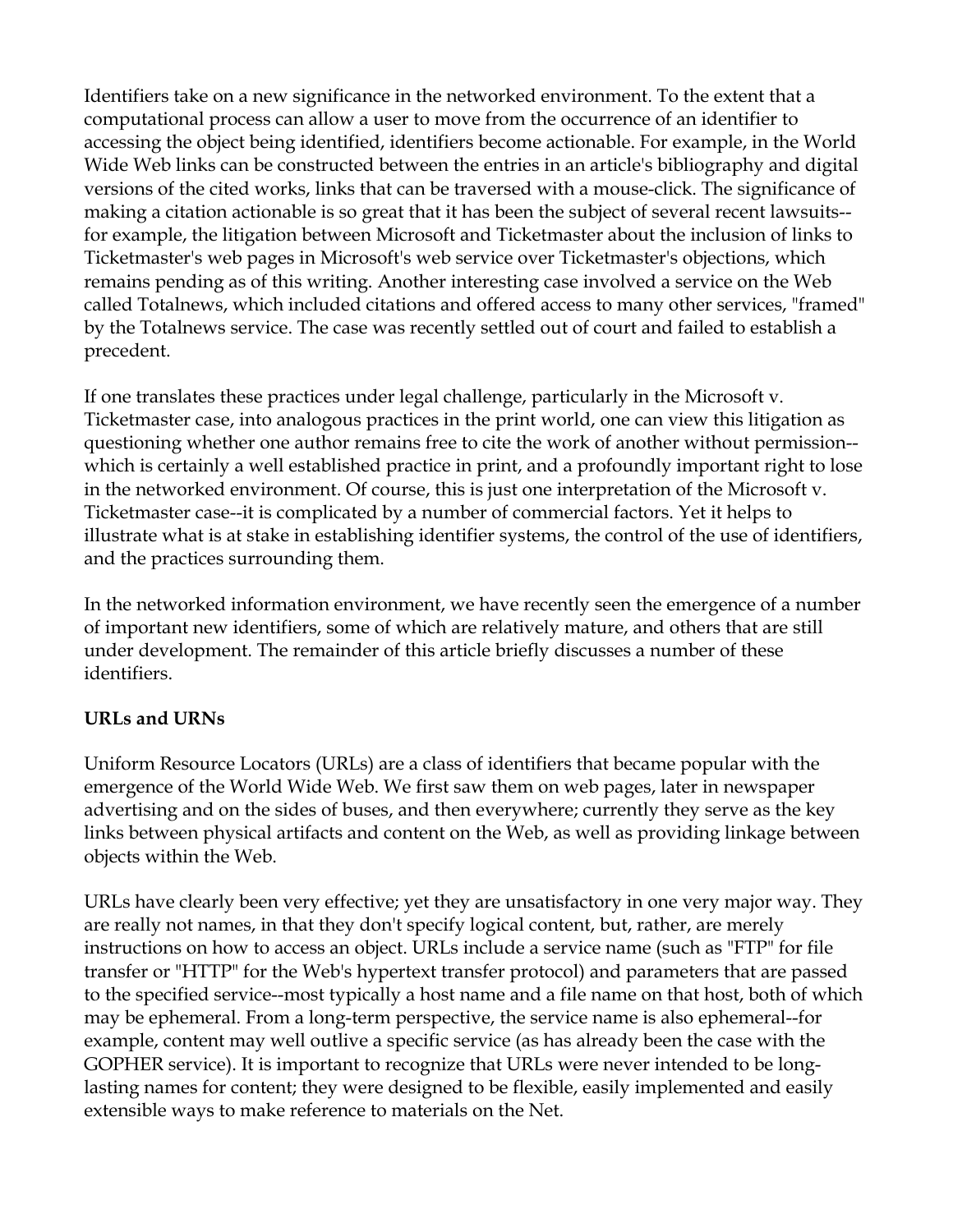The Internet Engineering Task Force (IETF), which manages standards development for the Internet, realized the limitations of URLs for persistent reference to digital objects several years ago, and as a result began a program to develop a parallel system called Uniform Resource Names (URNs). The IETF URN working group recognized that the URN system must accommodate a multiplicity of naming policies for the assignment of identifiers. Roughly speaking, the syntax of a URN for a digital object is defined as consisting of a naming authority identifier (which is assigned through a central registry) and an object identifier which is assigned by that naming authority to the object in question; the specific content of the identifier may have structure and significance to users familiar with the practices of a given naming authority, but has no predefined meaning within the overall URN framework. Note that the URN syntax does not specify an access service for the object, unlike a URL.

The second key idea in the URN framework is that of resolution services or processes--which may be as complex as new network protocols and infrastructure (analogous to the Domain Name System, for example) or processes as simple as a database lookup--which translate a URN into instructions for accessing the named object. Systems which provide resolution services are called "resolvers"; sometimes the IETF work also refers to "resolution databases" which provide the mapping from names to object locations and access services. URNs are resolved to sets of URLs which provide access to instances of the named digital object. A URN may resolve to more than one URL because there are copies of the digital object that have been replicated at multiple locations such as mirror sites, or because the URN (as defined by the relevant naming authority) specifies the object at a high degree of abstraction, and multiple manifestations of the object (for example, in different formats, such as ASCII, SMGL and PDF) are available. There is no explicit requirement that the URN to URL resolution process expose the mapping from an abstract definition of content to a variety of specific manifestations; it is equally legitimate for the choice of format to be made as part of a prototol negotiation in evaluating a URL when using a sophisticated protocol such as the Z39.50 Information Retrieval Protocol which supports such negotiation. As the location and means of access for objects change, the resolver's database is updated; thus, resolving a URN tomorrow may return a different set of URLs.

Today's standard browsers do not yet understand URNs and how to invoke resolvers to convert them to URLs, but hopefully this support will be forthcoming in the not too distant future. One can reasonably view the URN framework as the means by which both existing and new identifier systems will be moved into the networked environment. The URN framework is intended to be sufficiently flexible to subsume virtually all existing bibliographic identifiers (sometimes referred to as "legacy" identifier systems); for example, the IETF working group documented how the ISSN, ISBN, and SICI might be implemented as URNs.

The IETF uses the term Uniform Resource Identifiers (URIs) as a generic name to cover both URLs and URNs, along with the still immature concept of Uniform Resource Characteristics (URCs), which can be thought of as structures which allow one or more URNs (perhaps from different naming frameworks) to be related both to sets of URLs and to metadata describing the objects identified by the URNs and URLs. The Coalition for Networked Information is active in the IETF standards work on URIs.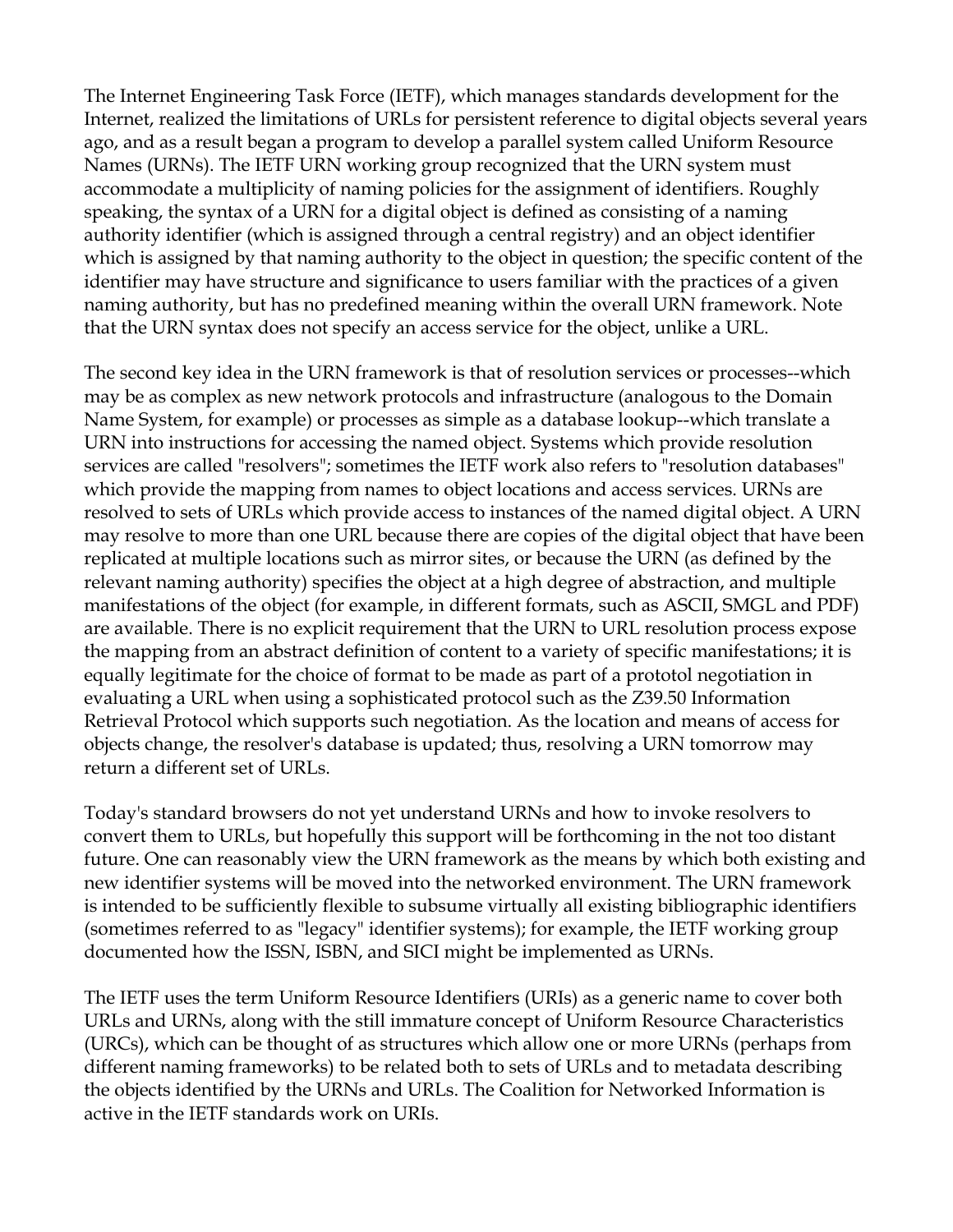## **The OCLC Persistent URL (PURL)**

As a stopgap measure to address some of the problems with the persistence of URLs, about two years ago OCLC deployed a system called the PURL (Persistent URL). Basically, PURLs are HTTP URLs where the usual hostname has been replaced with the host "PURL.ORG" and the filename is an identifier for the "real" content being referenced. The PURL.ORG host will be maintained for the long term by OCLC under that name; when someone registers an object with this PURL server they provide the current hostname and filename for the object and the PURL server creates a database entry linking this hostname and filename to the identifier that will appear in the PURL. When the PURL server is contacted because someone is evaluating a PURL, it looks up the identifier in its database, finds out where the object in question currently resides, and uses the redirect feature of the HTTP protocol to connect the requester to the host housing the object. Content providers are responsible for sending updates to the PURL server when the content file name and/or location changes.

PURLs share the idea of indirection--looking up an identifier in a database to find out where the object is currently stored--with URN resolvers as a means of achieving persistence. They are a very clever and practical design, in that they work with the existing installed base of web browsers. However, they are not truly names, since they only permit content to be accessed through a specific service, namely HTTP. PURLs will probably no longer work as new protocols appear that supersede HTTP, and as content migrates to access through such successor protocols.

## **The SICI Code and Related Developments**

The Serial Item and Contribution Identifier (SICI) code was recently revised by a standards committee under the auspices of the National Information Standards Organization (NISO), the ANSI-accredited standards body serving libraries, publishers, and information service providers; it is described in American National Standard Z39.56-1996. The SICI relies in an essential way on the ISSN to identify the serial, and can be used to identify a specific issue of a serial, or a specific contribution within an issue (such as an article, or the table of contents).

The SICI code is starting to see wide implementation and is likely to serve a central role in a number of applications: it can be used not only to identify articles, but also to link citations from article bibliographies or abstracting and indexing databases to articles in electronic form. It is an important part of the infrastructure that supports ARL' s NAILLD program to streamline interlibrary loan and document delivery. One of the great strengths of the SICI is that it can be determined directly from an issue of a journal (or an article within the issue), assuming only that the ISSN for the journal can be somehow determined. As such, it represents an open standard for creating linkages to articles or other serial components.

Also under NISO auspices, work has just begun on a new identifier with the working name of Book Item and Contribution Identifier (BICI). The BICI can be used to identify specific volumes within a multivolume work, or components such as chapters within a book. There are still a number of unresolved issues surrounding the exact scope of this standardization effort, both in terms of the range of works that it applies to (for example, sound recordings as well as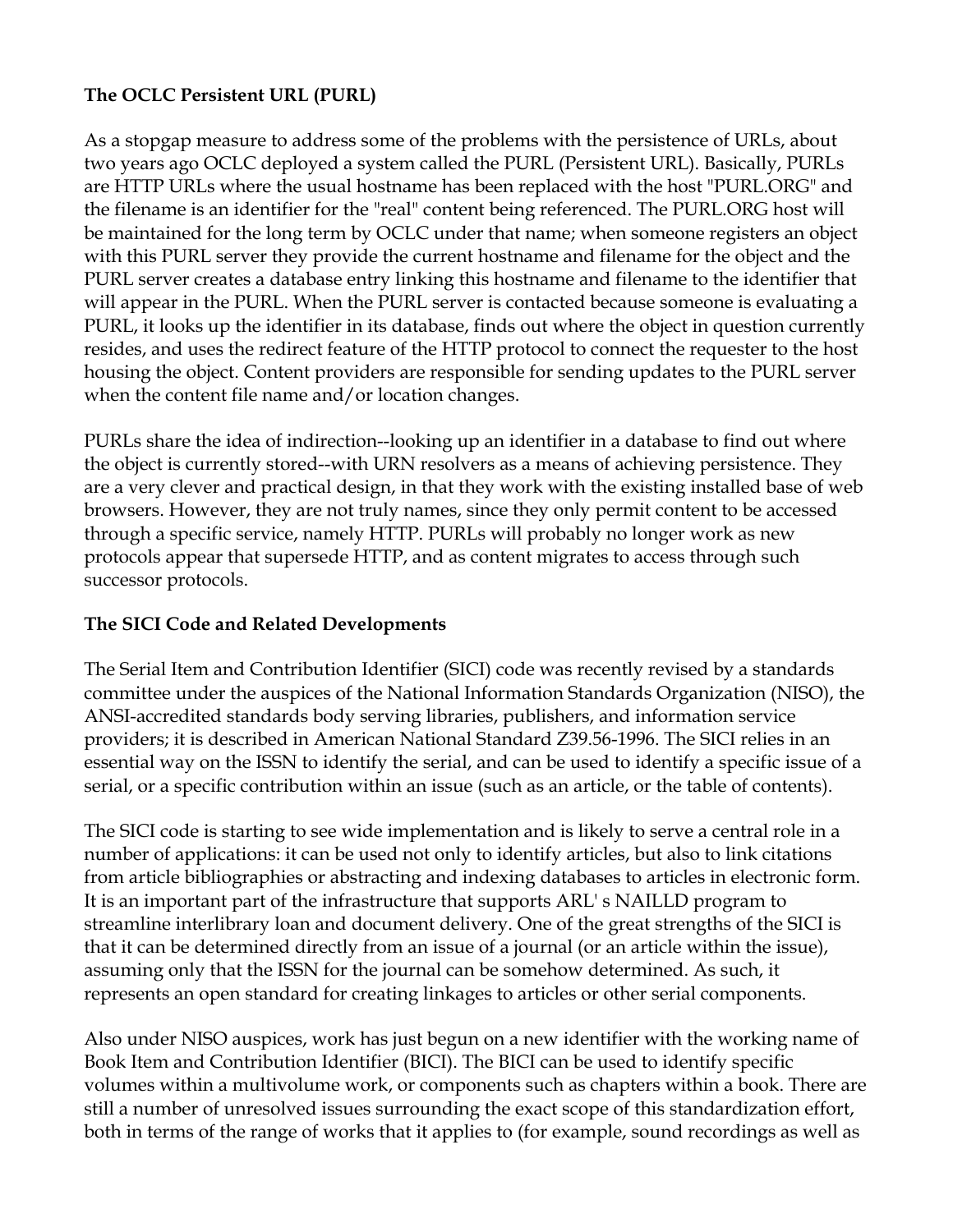books) and the level of granularity of the identifier (for instance, whether it can identify a specific illustration or table within a work, something the SICI is not currently designed to do).

Both ARL and CNI are heavily involved in the SICI and BICI work; Julia Blixrud of ARL chairs the BICI committee, of which Clifford Lynch from CNI is a member, as are representatives of several other ARL and CNI member organizations. ARL is an institutional member of NISO.

# **The Digital Object Identifier (DOI)**

In the past few months, the Association of American Publishers (AAP) and their technical contractor, the Corporation for National Research Initiatives (CNRI), have issued a great deal of publicity about a new identifier called, rather grandly, the Digital Object Identifier (DOI). The DOI is based on CNRI's *The Handle System*(TM), a very general identifier system that fits roughly within the URN framework, and that provides a mechanism for implementing naming systems for arbitrary digital objects. Thus far, the DOI has been demonstrated within the context of online consumer acquisition of intellectual property and perhaps for this reason it is somewhat difficult to disentangle the proposed DOI standard, the demonstration implementation of the DOI, and applications enabled by it. Major demonstrations of the DOI system are scheduled for the Frankfurt Book Fair in October 1997.

There are a number of misconceptions surrounding various aspects of the DOI. Its development does not mean that everything on the Web will become pay-per-view; rather, the DOI provides a method for collecting revenue for access to material that is described by a DOI (either on a one-time license or pay-per-view basis), *if* the organization that owns the rights to the object wishes to do this. Some objects described by DOIs may be accessible without charge. DOIs in and of themselves are only identifiers, and do not imply that any sort of copyright enforcement mechanisms (like an "envelope" or other secure container) will be bundled with the objects that they describe; the presence or absence of such copyright enforcement technologies is an entirely separate issue. These copyright enforcement technologies can be used with objects described by all sorts of identifiers, not just DOIs.

I believe there are some legitimate concerns about the use of DOIs as a means of implementing actionable citations among works on the Web, since this is likely to mean that the author of the citing work will need to obtain the DOI of the work that he or she wishes to cite either from the owner of the cited work or from some third party, and accessing a citation would then involve interaction with the DOI resolution service, raising privacy and control issues. But the notion that the use of DOIs will make the networked environment "safe" for proprietary intellectual property in a way that it is not today is as improbable as the idea that the introduction of DOIs, as one type of commonly used URN, will somehow convert the entire Web into a pay-per-view environment.

Discussions with the DOI developers suggest that the DOI's role will be as an identifier of content that is available for acquisition; there is currently some ambiguity as to whether it actually identifies content directly or if it simply identifies a method of acquiring content (such as an order screen). It is also extremely unclear under what circumstances similar objects are assigned distinct DOIs. Current plans seem to be to carefully control what organizations are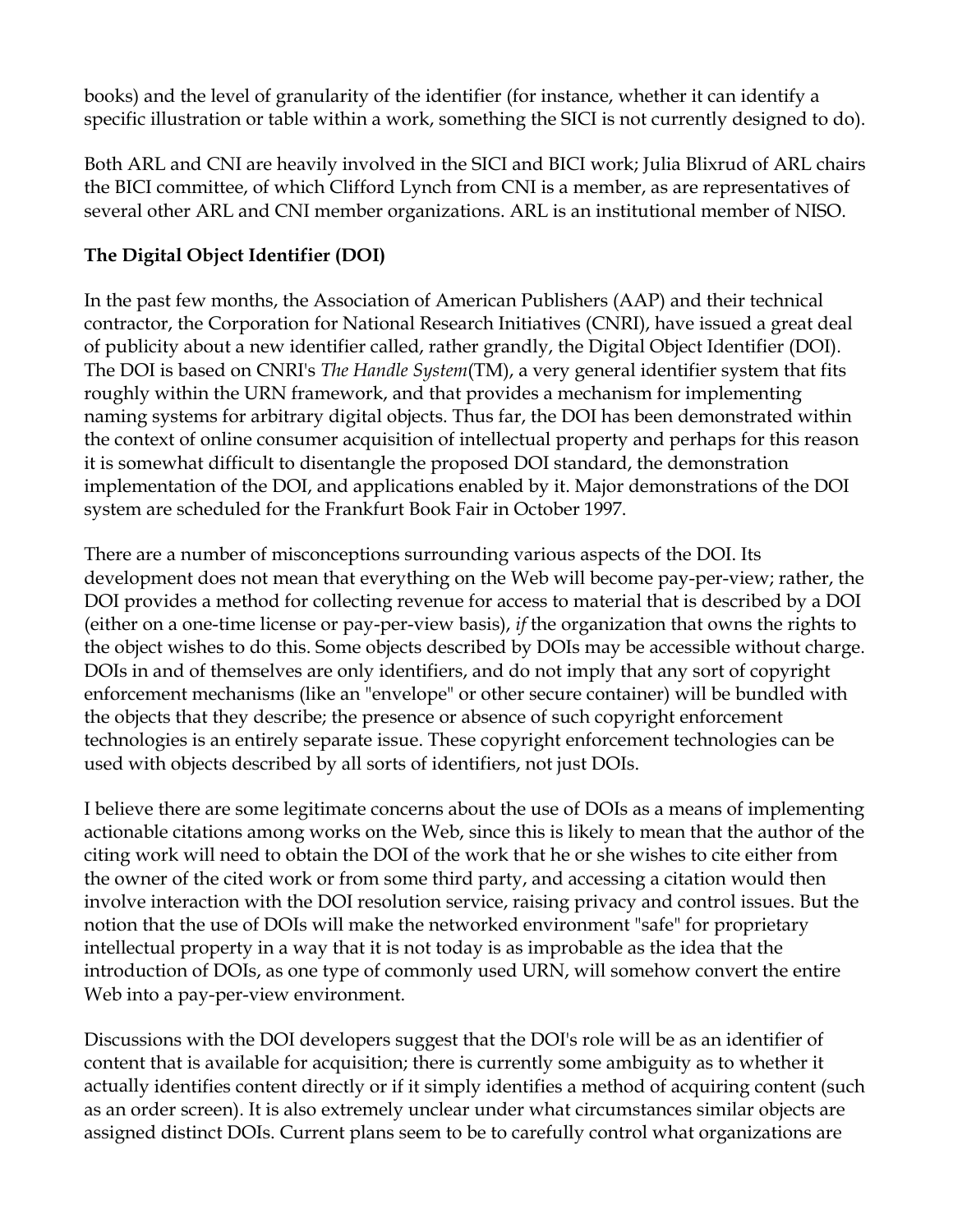permitted to assign DOIs, limiting the groups to "legitimate" publishers; thus, a DOI is hoped to offer some "brand name" confidence to consumers purchasing content on the Net. DOIs will be assigned to content as it is made available for acquisition, and perhaps removed from the DOI database as content is withdrawn from availability for acquisition. It is important to recognize that there does not seem to be consensus on most of these issues at present within the DOI developer community, which underscores the uncertainties about the potential roles and utility of the DOI outside of its use as a means for consumers to acquire content.

In general, one cannot determine the DOI assigned to a digital object, or even whether the object has a DOI, unless the object carries it as a label. However, this can be confusing, because some publishers use, for those digital objects which are within the scope of the SICI, the SICI code as their (publisher-assigned) identifier. The implications of this practice will require careful examination and analysis. It is also unclear what role the DOI can usefully play in identifying material outside of acquisitions--for example, for material that is already licensed and is part of a library's collection, where it would be desirable to resolve "bibliographic" links to this material, but when it is inappropriate to connect library patrons to the acquisitions apparatus defined by the DOI.

It appears that DOIs can be implemented within the IETF URN framework, though there are a few messy details having to do with character coding; to the best of my knowledge no documentation has yet been developed which spells out these details.

Recently, representatives of the DOI developer community have asked CNI to work with them to help to increase understanding of the DOI's objectives and roles, particularly as they relate to library services, and to help to suggest ways in which the DOI might be made more useful to the broader bibliographic community. NISO has also been active in trying to relate the publishing community work on DOIs to the broader needs of the full NISO constituency, and held a workshop in June 1997 to begin developing requirements for general purpose bibliographic identifiers in the networked environment.

The DOI as it currently seems to be evolving is likely to be a useful tool to permit consumers to acquire content from publishers on the Net with some confidence about who they are doing business with. My present concerns with it relate to the lack of clarity surrounding many aspects of this identifier, the very broad applicability implied by the name DOI, which doesn't seem to be consistent with its actual definition (something like Publisher Object Access Identifier, or something similar, might be more accurately descriptive), and the very real potential dangers that are raised if this identifier is pressed into broader uses, such as a means of implementing navigable citations in digital documents. In a very real sense, there are no bad identifiers, but it is very possible to put identifiers to bad or inappropriate uses.

## **Conclusions**

Many new identifier systems are appearing; some have been developed specifically for the networked information environment, while others are long-standing identifiers that are being brought forward into the digital context. When evaluating a new identifier system, there are a number of essential questions to ask: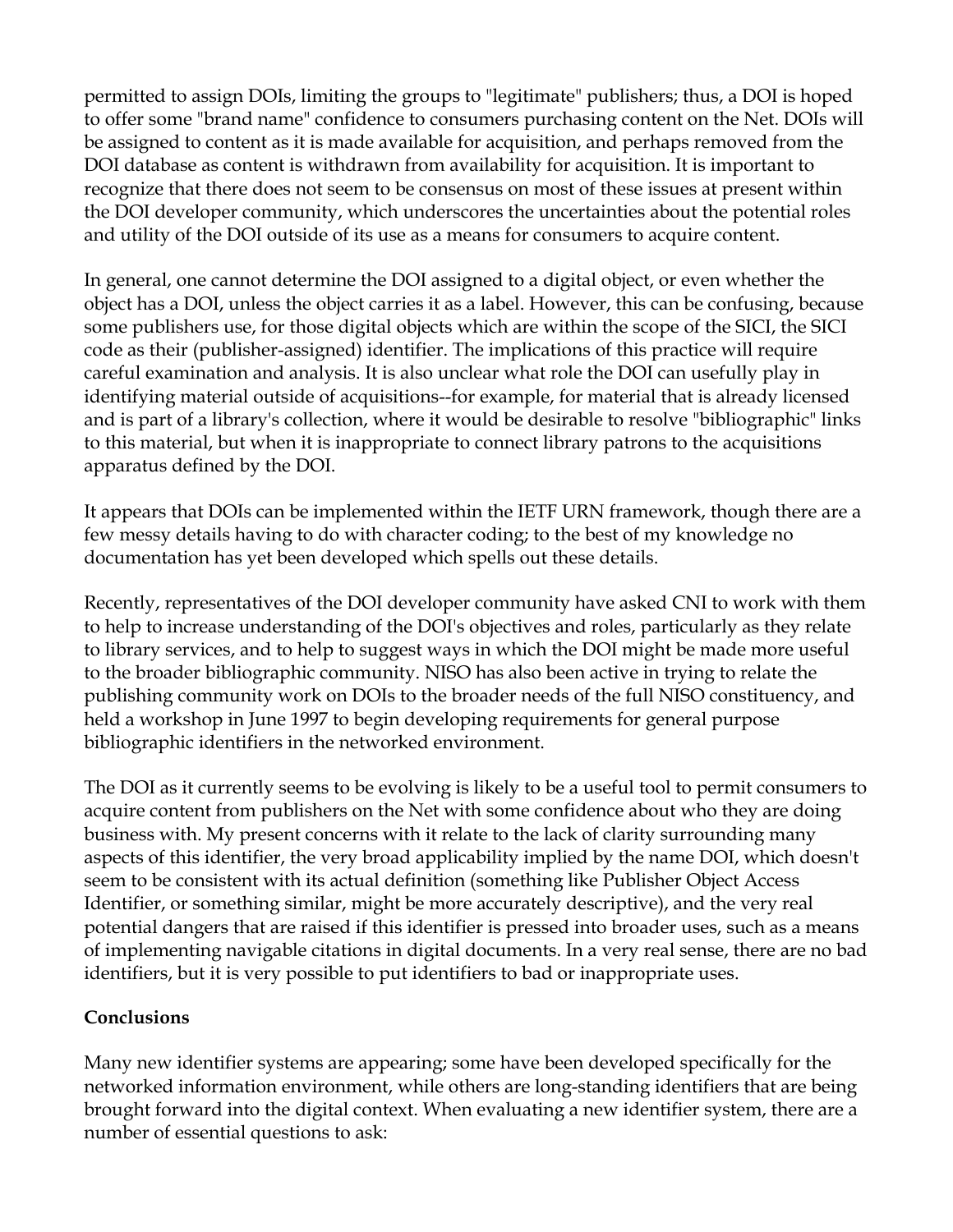- 1. What is the scope of the identifier system--what kinds of objects can be identified with it? Who is permitted to assign identifiers, and how are these organizations identified, registered, and validated?
- 2. What are the rules for assigning new identifiers; when are two instances of a work the same (that is, assigned the same identifier) within the system, and under what criteria are they considered distinct (that is, assigned different identifiers)? What communities benefit from distinctions that are implied by the assignment of identifiers?
- 3. How does one determine the identifier for the work, and can one derive it from the work itself, or does one need to consult some possibly proprietary database maintained by a third party? To what class of objects are the identifiers applicable? Within this class of objects, is there an automatic method of constructing identifiers under the identifier system, or does someone have to make a specific decision to assign an identifier to an object? If so, who makes this decision, and why? Note that, if the identifier cannot be derived from the identified work, it is unsuitable for use as a primary identifier within any system of open citation. The act of reference should not rely upon proprietary databases or services.
- 4. How is the identifier resolved--that is, how does one go from the identifier to the identified work, or to other identifiers or metadata to permit the instances of the work to be located and accessed? Again, what is the role of possibly proprietary third party databases in resolving the identifier? Do the operator or operators of these resolution services have monopoly control over resolution? What are the barriers to entry for new resolution services? What are the policies of the resolution services in areas such as user privacy and statistics gathering?
- 5. How persistent is the identifier across time? Can one still resolve it after the work ceases to be commercially marketed? Identifiers that rely on the state of the commercial marketplace are very treacherous for constructing citations or other references that can serve the long-term social or scholarly record.

All of the new identifiers are likely to be useful to some community, for some purpose, but it will be essential to determine what roles each new identifier is suitable for, and to avoid using various types of identifiers in roles that are inappropriate. The URN framework being established by the IETF invites all communities who are coming to rely on networked information to carefully consider what they need from identifier systems, and whether those needs are best served by defining new identifier systems.

## **Resources on Identifiers**

URLs are defined in Internet RFC 1738. Functional Requirements for URNs are defined in Internet RFC 1737, and the syntax details are defined in RFC 2141. There are also a number of experimental resolver systems that are currently being deployed on a prototype basis on the Internet (see, for example, RFC 2168). There are also a number of internet drafts that are currently moving towards RFC status (see under "draft-ietf-urn" in internet drafts) that cover areas such as resolver system requirements and the use of bibliographic identifiers as URNs. See http://ietf.org.

## OCLC Persistent Uniform Resource Locator